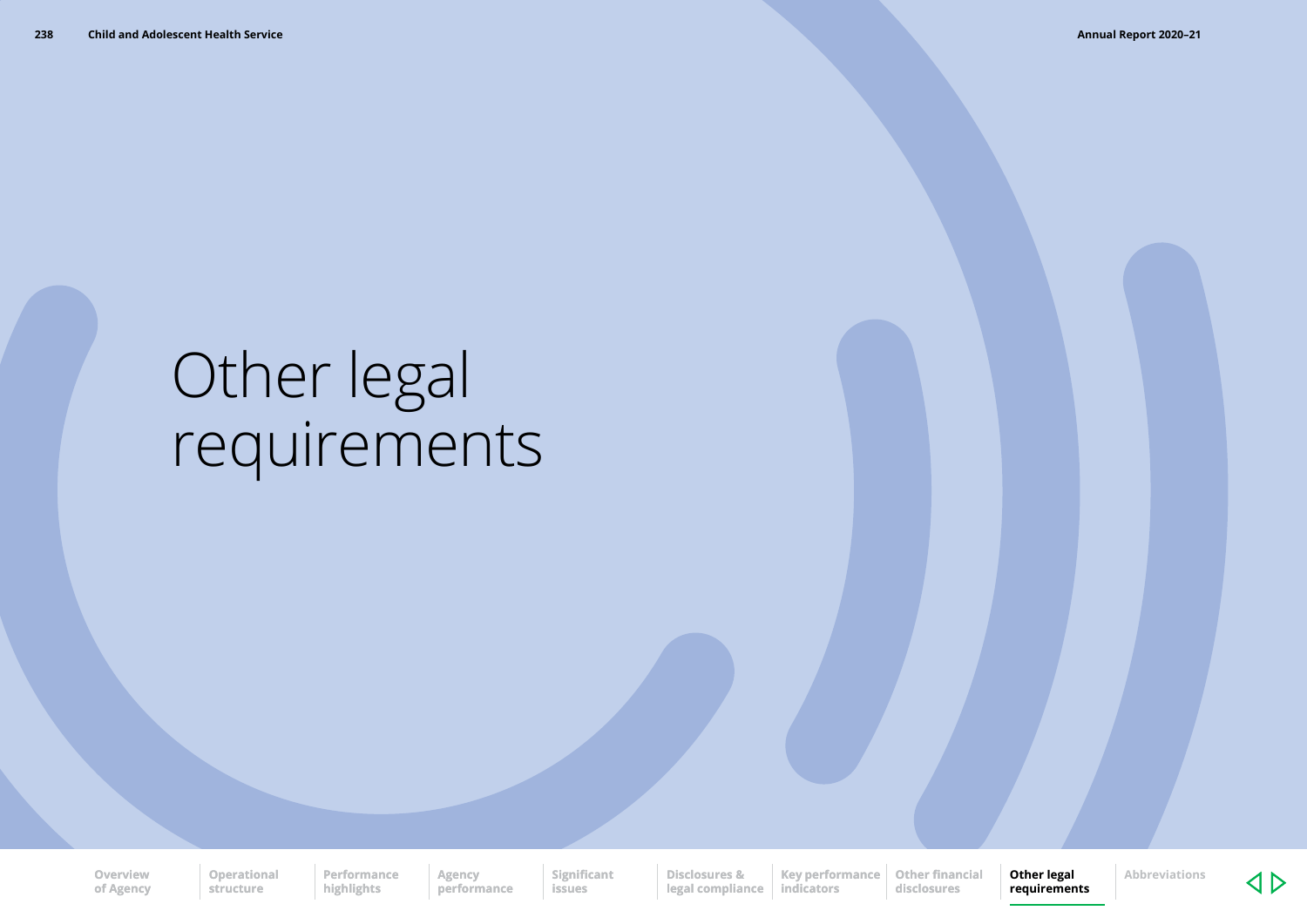### Ministerial directives

Treasurer's Instructions 903 (12) requires disclosing information on any written Ministerial directives relevant to the setting of desired outcomes or operational objectives, the achievement of desired outcomes or operational objectives, investment activities, and financing activities.

The Minister for Health has directed Health Service Providers to disclose all gifts and payments over \$100,000 made under section 36(5) of the *Health Services Act 2016* within their annual reports. In 2020–21, the Child and Adolescent Health Service (CAHS) did not provide any ex-gratia gift or make any ex-gratia payment over \$100,000.

#### **Advertising expenses**

In accordance with section 175Z of the Electoral Act 1907, CAHS incurred the following advertising expenditure in 2020–21 (Table 12).

#### **Unauthorised use of credit cards**

In accordance with State Government policy, CAHS has issued corporate credit cards to certain employees where their functions warrant usage of this facility for purchasing goods and services. These credit cards are not to be used for personal (unauthorised) purposes. Despite each cardholder being reminded annually of their obligations under the credit card policy, seven employees inadvertently utilised the corporate credit card for personal expenditure

on nine occasions. Review of these transactions confirmed that they were the result of honest mistakes. Notification and full repayments were made by the employees concerned (Table 13).

#### **Table 12: Summary of advertising for 2020–21**

| <b>Summary of advertising</b>                     | <b>Amount</b> |
|---------------------------------------------------|---------------|
| Advertising agencies                              | \$0           |
| Market research organisations                     | \$0           |
| Polling organisations                             | \$0           |
| Direct mail organisations                         | \$0           |
| Media advertising organisations                   |               |
| Australian Diabetes Educators'<br>Association Ltd | \$135         |
| Department of Planning,<br>Lands and Heritage     | \$1,193       |
| Facebook                                          | \$503         |
| Your Membership.com                               | \$1,182       |
| Total                                             | \$3,013       |

#### **Table 13: Credit card personal use expenditure in 2020–21**

| <b>Credit card personal</b>                                                                        |               |
|----------------------------------------------------------------------------------------------------|---------------|
| use expenditure                                                                                    | <b>Amount</b> |
| Aggregate amount of personal use<br>expenditure for the reporting period                           | \$274         |
| Aggregate amount of personal use<br>expenditure settled by the due<br>date (within 5 working days) | \$130         |
| Aggregate amount of personal<br>use expenditure settled after the<br>period (after 5 working days) | \$14          |
| Aggregate amount of personal<br>use expenditure outstanding at<br>the end of the reporting period  |               |

**Overview of Agency** **Operational structure Performance highlights**

**Agency performance issues**

**Significant Disclosures &** 

**legal compliance Key performance indicators**

**Other financial disclosures Other legal requirements**

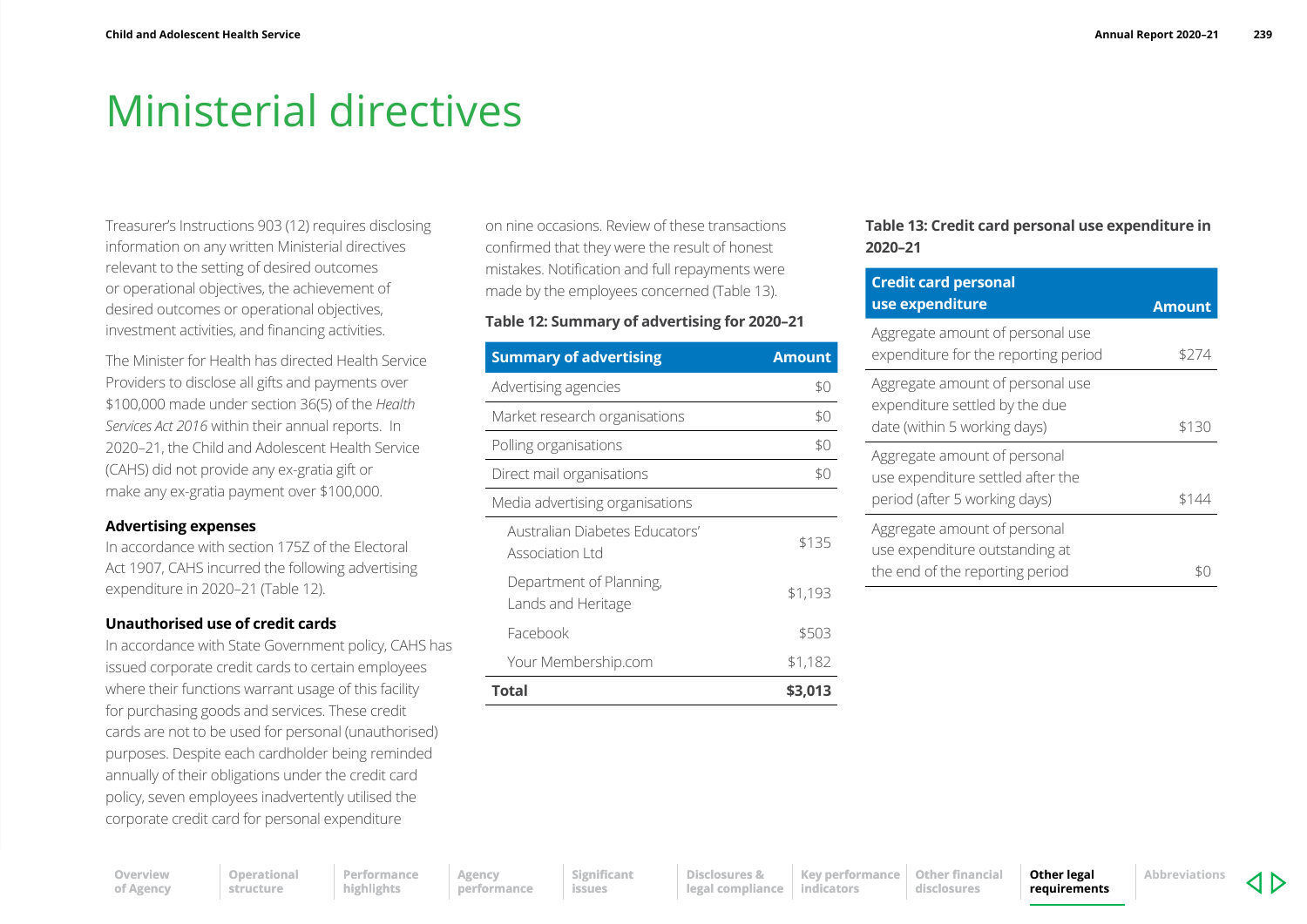The Disability Services Act 1993 was introduced to ensure that people with disability have the same opportunities to fully access the range of health services, facilities and information available in the public health system, and to participate in public consultation regarding WA Health services. As at June 2014, amendments to the Act require public authorities to ensure that people with disability have equal employment opportunities. CAHS ensures compliance with the Act and all other principles through the implementation of a Disability Access and Inclusion Plan. The CAHS Disability Access and Inclusion Plan (2018–2022) has been endorsed and published. The CAHS Disability Access and Inclusion Committee is responsible for its development, implementation, monitoring and evaluation, and reports to the People, Capability and Culture Executive Committee.

#### **Access to service and events**

An increased use of telehealth compared with previous years has been maintained since the rapid increase that occurred during COVID–19 lock down periods in WA. Telehealth consultations provide more flexible access to services for many families and children; especially those who find it difficult to attend all appointments face-to-face at CAHS sites.

#### **Access to buildings and other facilities**

At PCH, access to adult change facilities at all times is now possible in the Kalparrin Family Resource Centre. A Changing Places accessible bathroom is being constructed on Level 1 at PCH (near the Green lifts), and is scheduled to open in October 2021.

#### **Access to information**

CAHS consumer publications are available in alternative formats and languages on request, including large print and audio formats for patients with literacy or vision difficulties. The health service website has the capability to assist people who are hearing impaired, as well as providing details on where people can find information and make contact with services. The health service aims to achieve a minimum of level AA rating of the Web Content Accessibility Guidelines 2.0 on all internal and external websites, with clear guidelines around developing content on digital platforms.

#### **Quality of service by staff**

A new e-learning package about Disability Access and Inclusion is being tailored with input from consumers and staff on the CAHS Disability Access and Inclusion Committee. It will be updated and made available on the CAHS intranet for staff education. New staff are advised of the importance of disability access and inclusion during the CAHS corporate induction.

#### **Opportunity to provide feedback**

All staff are available to assist people with disabilities to provide feedback, with a dedicated Consumer Engagement Service also available during office hours. Comments, complaints, and suggestions may be made via the CAHS website or sent via email, and suggestion boxes are also available throughout CAHS facilities. Feedback is processed and managed through the Community Engagement Service and discussed at the Consumer Advisory Council and the Disability Access and Inclusion Committee to ensure any changes to policy or services have consumer input.

#### **Participation in public consultation**

The Disability Access and Inclusion Committee is one of several CAHS committees with members who are consumers with a disability, or parents of children with disabilities. The committee continues to act as an advisory committee for CAHS and has responsibility for the Disability Access and Inclusion Plan.

#### **Opportunities to obtain and maintain employment**

CAHS uses inclusive recruitment practices and encourages people with disability to apply for positions advertised across the organisation. CAHS is working with disability employment providers to actively recruit and employ people with disabilities, and ensure that workplaces are tailored to employee needs. People with disabilities are employed in a variety of roles at CAHS.

**Overview of Agency** **Operational structure**

**Performance highlights**

**performance Significant issues**

**Agency** 

**Disclosures & legal compliance**

**indicators**

**Key performance Other financial disclosures**

**Other legal requirements**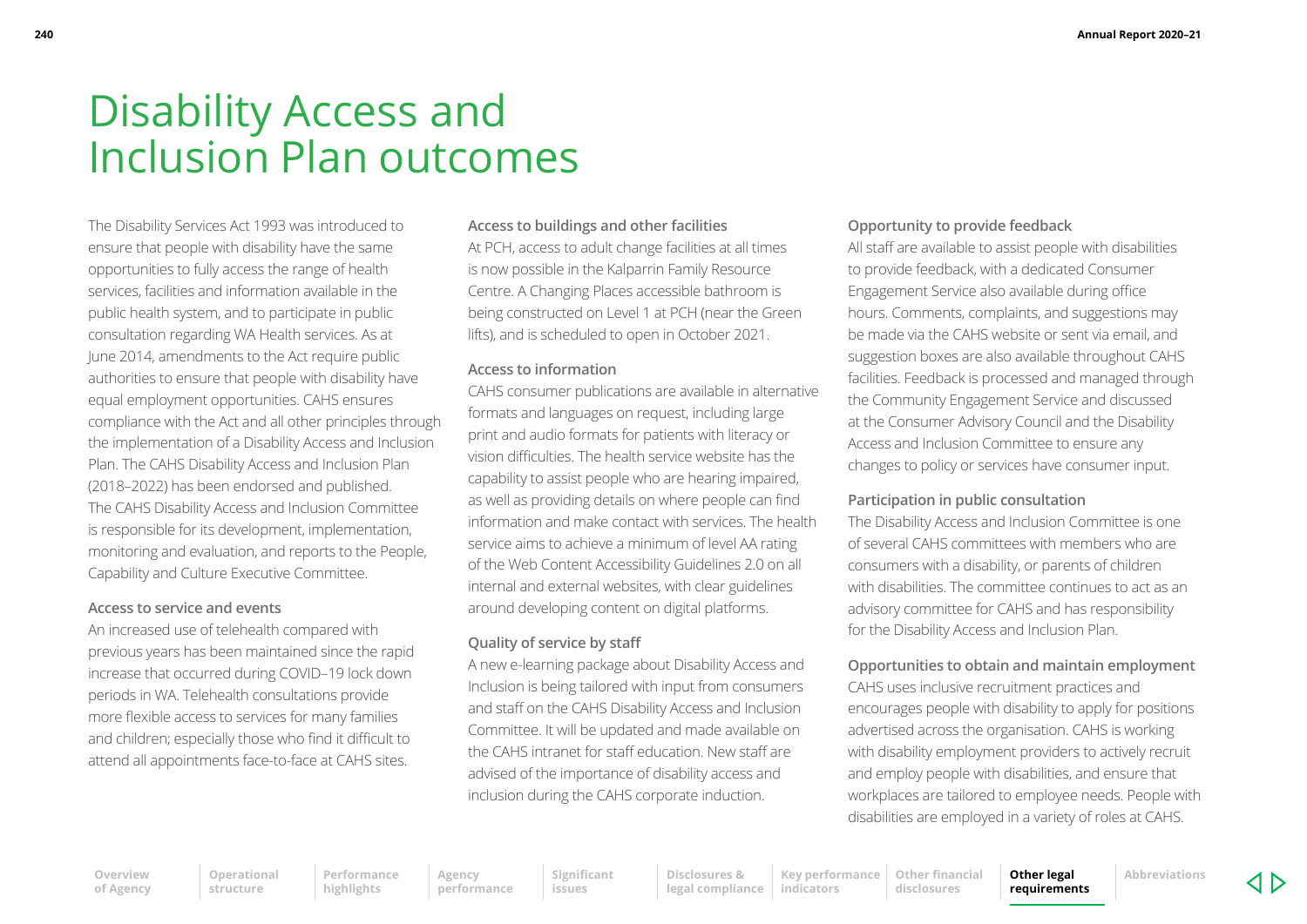## Record keeping plans

The *State Records Act 2000* (the Act) was established to mandate the standardisation of statutory record keeping practices for every State Government agency.

Government agency practice is subject of the provision of the Act, the standards and policies. Government agencies are also subject to scrutiny by the State Records Commission. Section 19 of the Act states that every government organisation must have a Record Keeping Plan that has been approved by the Commission.

An amended CAHS Record Keeping Plan was approved by the Commission on 26 March 2021, which provides an overarching guidance regarding our current record keeping systems, policies, practices, processes and disposal arrangements. The Record Keeping Plan identified one area for improvement that relates to establishing a comprehensive and centralised approach to the lifecycle management of inactive hardcopy records sent off-site. Progress on this area of improvement will be provided to the Commission in the next Record Keeping Plan review.

CAHS has a number of programs and training in place to orientate and provide guidance to staff on good record keeping practices. This commences with the CAHS induction and orientation program that

provides new, casual and agency employees with relevant information to their employment within six weeks of commencement. The program has been updated and includes a session for *Accountability in CAHS*; a general introduction to understanding key accountabilities in terms of public sector record keeping, procurement, confidentiality and cybersecurity. The information presented references the Act and the WA Health Code of Conduct (which includes best practice records management for clinical and corporate information) and CAHS workplace-specific work practices and procedures.

CAHS staff are required to complete mandatory Department of Health Records Awareness Training (RAT) and CAHS electronic document and records management system (EDRMS) training upon allocation of a licence. A total of 634 staff completed the RAT course during the year. Due to the impact of COVID-19, alternate training delivery methods were introduced for the EDRMS training. A total of 89 staff attended classroom based training, 108 participated in virtual training sessions, and a further 20 completed oneon-one training sessions. Staff participating in training completed a training evaluation form that identifies the effectiveness of the training delivery and content. Feedback received identified a requirement for ongoing support to improve and maintain system usage. The CAHS Records and Compliance intranet site contains training resources, quick help guides, policies, procedures, work instructions and supporting

information to enable staff to comply with the Act.

An internal audit conducted by KPMG in early 2020 of CAHS Corporate Records Management identified key findings relating to system access controls within the EDRMS, processes in place to manage hardcopy records, guidance available to staff regarding records management and the monitoring of compliance with relevant records practices. One recommendation relating to external storage of hardcopy records is being progressed and all other recommendations have been completed.

The CAHS Executive maintains their commitment to the continuing deployment of the EDRMS for management of all corporate records. Significant progress has been made within PCH operational and administrative areas and Child and Adolescent Mental Health Services. Ongoing deployments with Neonatology, Allied Health and Community Health are being transitioned to business as usual. A deliverable of the project has been improved monitoring and reporting of record keeping compliance within CAHS. During this reporting period, 421,188 records were captured into the EDRMS.

Health Information and Administrative Services along with the Corporate Records and Compliance team provide ongoing advisory services for the retention and disposal of records and contribute to the development of policies and procedures that result in creation and management of corporate and clinical records.

**Overview of Agency** **Operational structure Performance highlights**

**Agency performance Significant issues**

**Disclosures & legal compliance**

**Key performance Other financial indicators**

**disclosures Other legal requirements** **Abbreviations**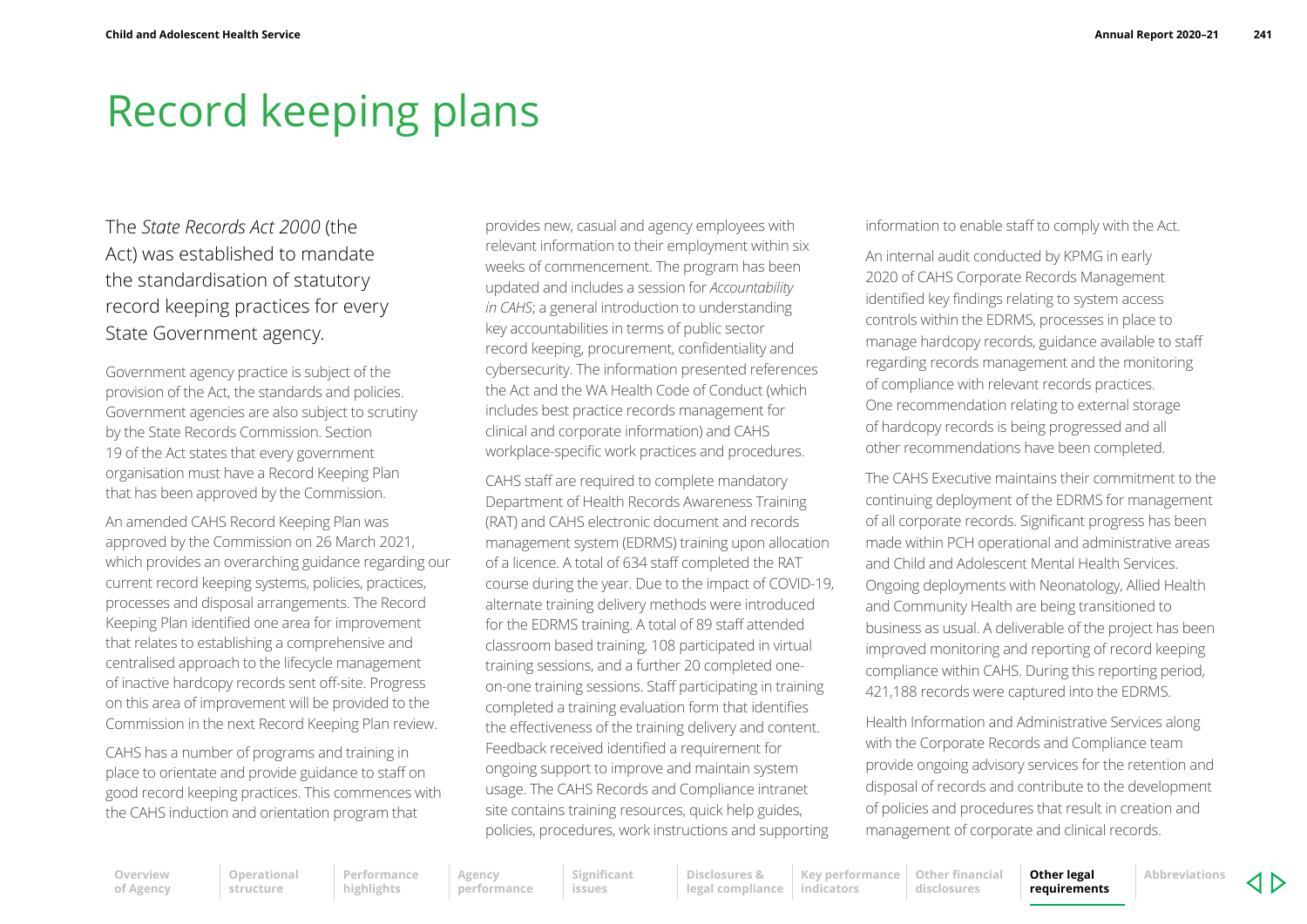### Substantive equality

CAHS aims to achieve equitable outcomes for all our patients and clients by recognising and promoting awareness of the different needs of our client groups.

In particular, CAHS addresses the unique needs of people with disabilities, Aboriginals and refugees through initiatives such as the Disability Access and Inclusion Committee (page 75), and programs directed at improving Aboriginal health (page 52) and refugee health (page 57).

#### **Employment equity and diversity**

CAHS recognises the role of an open and inclusive workplace culture where diversity is valued and the cultural backgrounds of all employees are respected. It is committed to ensuring the workforce is representative of the Western Australian community and is responsive to the diverse needs of patients and clients.

Following cessation of the whole of WA Health Equal Employment Opportunity Plan and publication of the Public Sector Commission Workforce Diversification and Inclusion Strategy, CAHS submitted its own Equal Employment Opportunity (EEO) Plan to the Director of Equal Opportunity in Public Employment in January 2021.

The EEO Plan contains targets that were developed as a part of the CAHS workforce planning base-line review. This review analysed the diversity of the workforce both in service units and health professions.

To assist with the commitment to improve Aboriginal representation in the workforce, CAHS appointed an Aboriginal Employment Coordinator in March 2021. CAHS also increased its commitment to the Aboriginal Cadetship program to six cadets. The program is a key workforce initiative aimed at attracting high-calibre Aboriginal students and assisting build a highly skilled, tertiary qualified Aboriginal workforce. It provides Aboriginal students with an opportunity to gain an income while studying fulltime for an undergraduate degree qualification.

A new WA Health Aboriginal Cultural e-Learning course was released April 2021 and is mandatory for employees to complete. As at 30 June 2021, 24.3 per cent of employees had undertaken the training.

| <b>Diversity group</b>                                  | <b>30 June 2020</b><br><b>Actual</b> | <b>30 June 2021</b><br><b>Actual</b> | 2022<br><b>Target</b> |
|---------------------------------------------------------|--------------------------------------|--------------------------------------|-----------------------|
| Women in management                                     | 65.5%                                | 68.0%                                | 68%                   |
| People from culturally diverse backgrounds              | $177\%$ <sup>*</sup>                 | 137%                                 | 17.8%                 |
| Aboriginal people                                       | 1.4%                                 | 1.8%                                 | 1.9%                  |
| People with disability                                  | 1.5%                                 | 1 2%                                 | 2.5%                  |
| Youth<br>$\mathbf{r}$ and $\mathbf{r}$ and $\mathbf{r}$ | 3.1%                                 | 6.8%                                 | 3.8%                  |

*\*extrapolated from responses to survey*

**Overview of Agency** **Operational structure Performance highlights**

**performance Significant issues**

**Agency** 

**Disclosures &** 

**legal compliance Key performance indicators**

**Other financial disclosures**

**Other legal requirements**

 $\triangleright$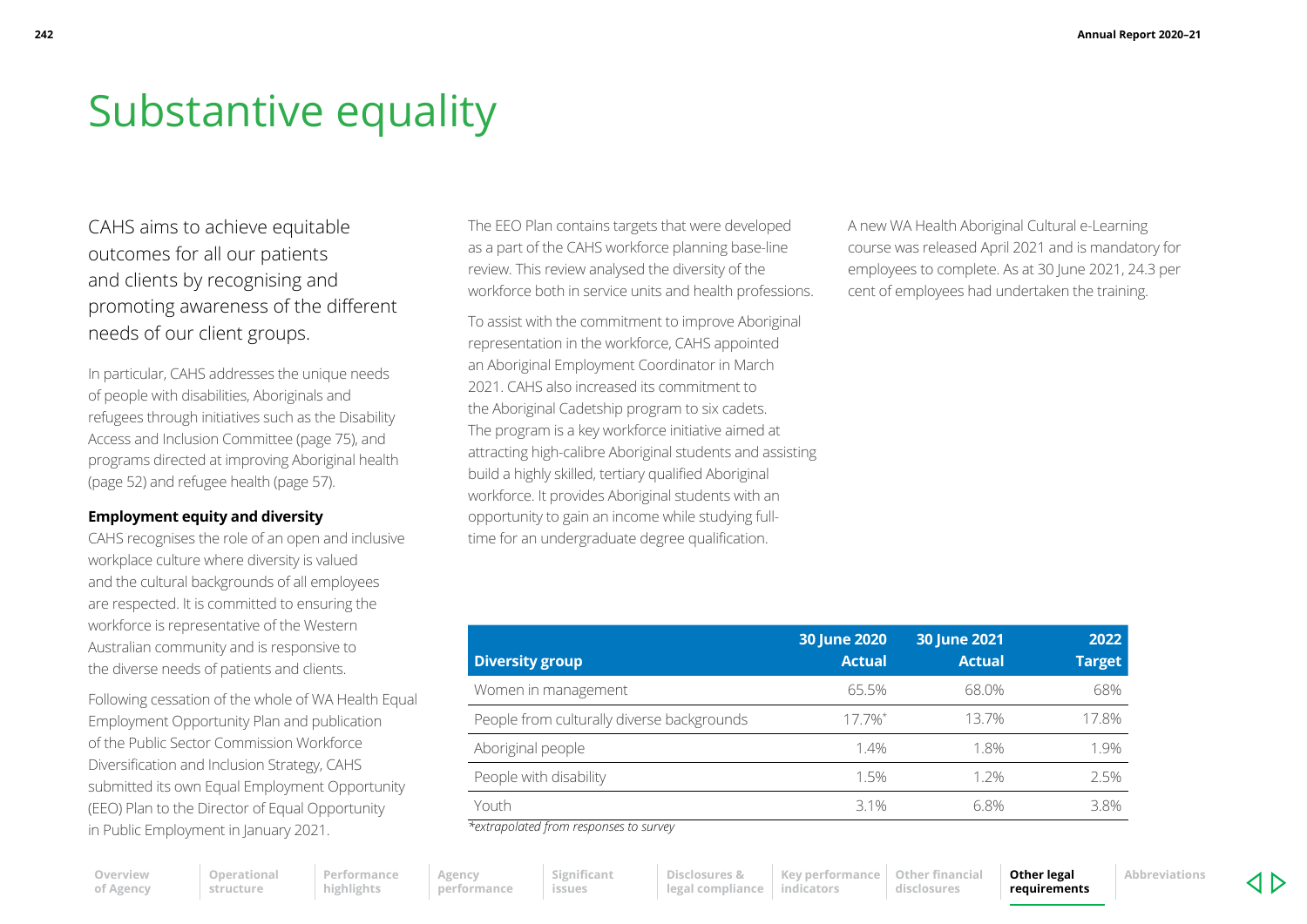### CAHS Multicultural Plan 2021

Western Australia is home to a growing and diverse multicultural society, and in accordance with requirements of the WA Multicultural Policy Framework, the CAHS Consumer Engagement Team worked with key stakeholders to develop the first CAHS Multicultural Plan.

The Plan outlines the strategies and actions CAHS will take to strengthen the diversity and cultural competence of our workforce, contribute to the elimination of systemic discrimination, and deliver health services that are welcoming, inclusive, and equitable for the children, adolescents, and families of WA's diverse communities. CAHS strongly values equity and strives to achieve the goals of equitable care and outcomes for all children and young people we serve, and equity of opportunity for all who work with us.

The CAHS Multicultural Plan includes 21 actions across the three priority areas of the Framework. It was submitted to the Office of Multicultural Interests in January 2021 for approval and officially launched to the health service in March.

Policy Priority 1 seeks the outcome that every Western Australian values cultural, linguistic and religious diversity and feels that they

belong. One of the key actions in this area is the development of a Diversity and Inclusion Intranet Hub full of information, tools and resources related to equal opportunity, substantive equality, cultural competency, health literacy and translated health information. The CAHS People, Capability & Culture and Consumer Engagement teams are continuing to develop this space into an appealing and convenient resource to support staff development and increase the multicultural capability, awareness and understanding of our workforce.

Accessible and culturally appropriate service provision is the focus of Priority 2. The key actions for CAHS in this area include improving the ways that we collect and use our culture and language diversity data, and culturally and linguistically diverse (CALD) consumer experience data, in planning, design and improvement of services.

The third priority area seeks to ensure that Western Australians from culturally and linguistically diverse backgrounds are equitably represented in all communities and workplaces. CAHS is committed to increasing all forms of diversity across our workforce and will utilise the Public Sector Commission Equity Index tool to identify and address barriers to recruitment and retention of staff from CALD backgrounds.

**Operational structure Performance highlights**

**Agency performance Significant issues**

**Disclosures & legal compliance**

**indicators**

**Key performance disclosures**

**Other financial Other legal requirements** **Abbreviations**

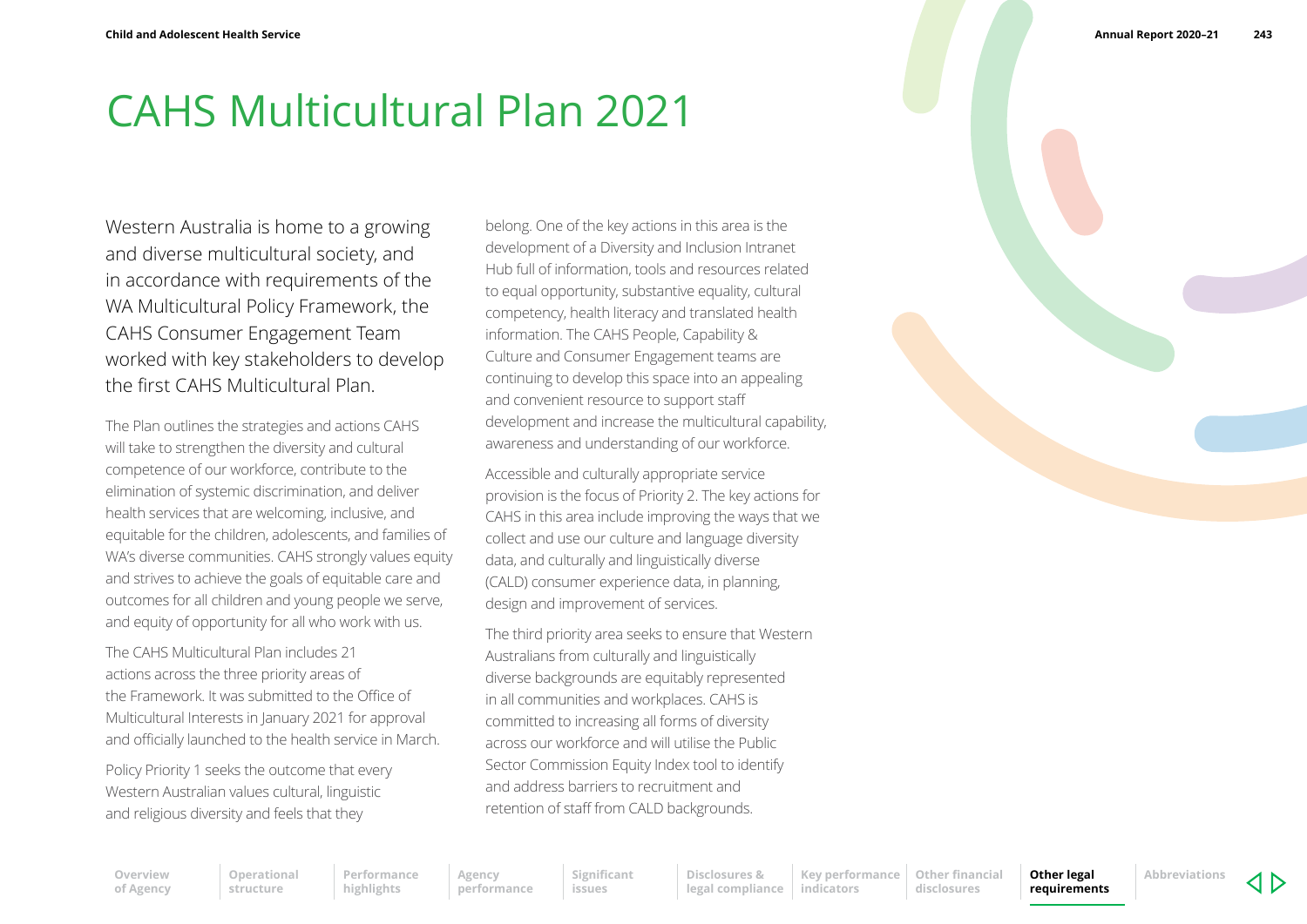### Abbreviations

| <b>ACSQHC</b> | Australian Commission on Safety<br>and Quality in Health Care |
|---------------|---------------------------------------------------------------|
| <b>AHT</b>    | Aboriginal Health Team                                        |
| <b>AIM</b>    | Australian Institute of Management                            |
| <b>AMA</b>    | Australian Medical Association                                |
| CAHS          | Child and Adolescent Health Service                           |
| CALD          | Culturally and Linguistically Diverse                         |
| CAMHS         | Child and Adolescent Mental<br><b>Health Services</b>         |
| CDS           | Child Development Service                                     |
| CEO           | Chief Executive Officer                                       |
| ChAMP         | Children's Antimicrobial<br>Management Program                |
| CP            | Cerebral Palsy                                                |
| <b>CRHT</b>   | Community Refugee Health Team                                 |
| <b>CVAD</b>   | Central Venous Access Device                                  |
| <b>DAMA</b>   | Discharge Against Medical Advice                              |
| <b>DMD</b>    | Duchenne Muscular Dystrophy                                   |
| <b>DSH</b>    | Deliberate Self Harm                                          |
| <b>DVA</b>    | Department of Veterans' Affairs                               |
| <b>ED</b>     | <b>Emergency Department</b>                                   |
| <b>EDRMS</b>  | Electronic Document and Records<br>Management System          |

| EEO             | <b>Equal Employment Opportunity</b>                                  |
|-----------------|----------------------------------------------------------------------|
| <b>EMR</b>      | Electronic Medical record                                            |
| <b>ESWL</b>     | <b>Elective Surgery Waitlist</b>                                     |
| <b>ETS</b>      | <b>Emergency Telehealth Service</b>                                  |
| <b>FBH</b>      | Footprints to Better Health                                          |
| HAC             | Hospital Acquired Complication                                       |
| <b>HAI</b>      | <b>Healthcare Associated Infection</b>                               |
| <b>HA-SABSI</b> | Healthcare-associated Staphylococcus<br>aureus bloodstream infection |
| <b>HREC</b>     | Human Research Ethics Committee                                      |
| <b>HSP</b>      | Health Service Provider                                              |
| $\overline{CT}$ | Information and Communications<br>Technology                         |
| <b>KEMH</b>     | King Edward Memorial Hospital                                        |
| <b>KPI</b>      | Key Performance Indicator                                            |
| <b>NGO</b>      | Non-Government Organisation                                          |
| <b>NHA</b>      | National Healthcare Agreement                                        |
| NICU            | Neonatal Intensive Care Unit                                         |
| <b>NMHS</b>     | North Metropolitan Health Service                                    |
| <b>NSQHS</b>    | National Safety and Quality Health Service                           |
| <b>OBM</b>      | Outcome Based Management                                             |
| <b>PARROT</b>   | Paediatric Acute Recognition and<br>Response Observation Tool        |

| <b>PCC</b>    | People, Capability and Culture                            |
|---------------|-----------------------------------------------------------|
| <b>PCH</b>    | Perth Children's Hospital                                 |
| PCL           | Paediatric Consultation Liaison                           |
| PHEOC         | Public Health Emergency<br><b>Operations Centre</b>       |
| PI            | Performance Indicator                                     |
| PPE           | Personal Protective Equipment                             |
| PSC           | <b>Public Sector Commission</b>                           |
| <b>RACP</b>   | Royal Australasian College of Physicians                  |
| RAT           | Records Awareness Training                                |
| <b>RHS</b>    | Refugee Health Service                                    |
| <b>RRP</b>    | Respiratory Protection Program                            |
| <b>SAC</b>    | Severity Assessment Code                                  |
| <b>SCGH</b>   | Sir Charles Gairdner Hospital                             |
| <b>SEHA</b>   | School Entry Health Assessment                            |
| <b>SHICC</b>  | State Health incident Command Centre                      |
| <b>SHR</b>    | Sustainable Health Review                                 |
| <b>SSAMHS</b> | Statewide Specialised Aboriginal<br>Mental Health Service |
| UWA           | University of Western Australia                           |
| WAU           | Weighted Activity Unit                                    |
| <b>WHS</b>    | Work Health and Safety                                    |
| YAC           | Youth Advisory Council                                    |

**Overview of Agency** **performance Significant issues**

**Agency** 

**Disclosures &** 

**legal compliance indicators**

**Key performance Other financial disclosures**

**Other legal requirements** **Abbreviations**

 $\triangleleft$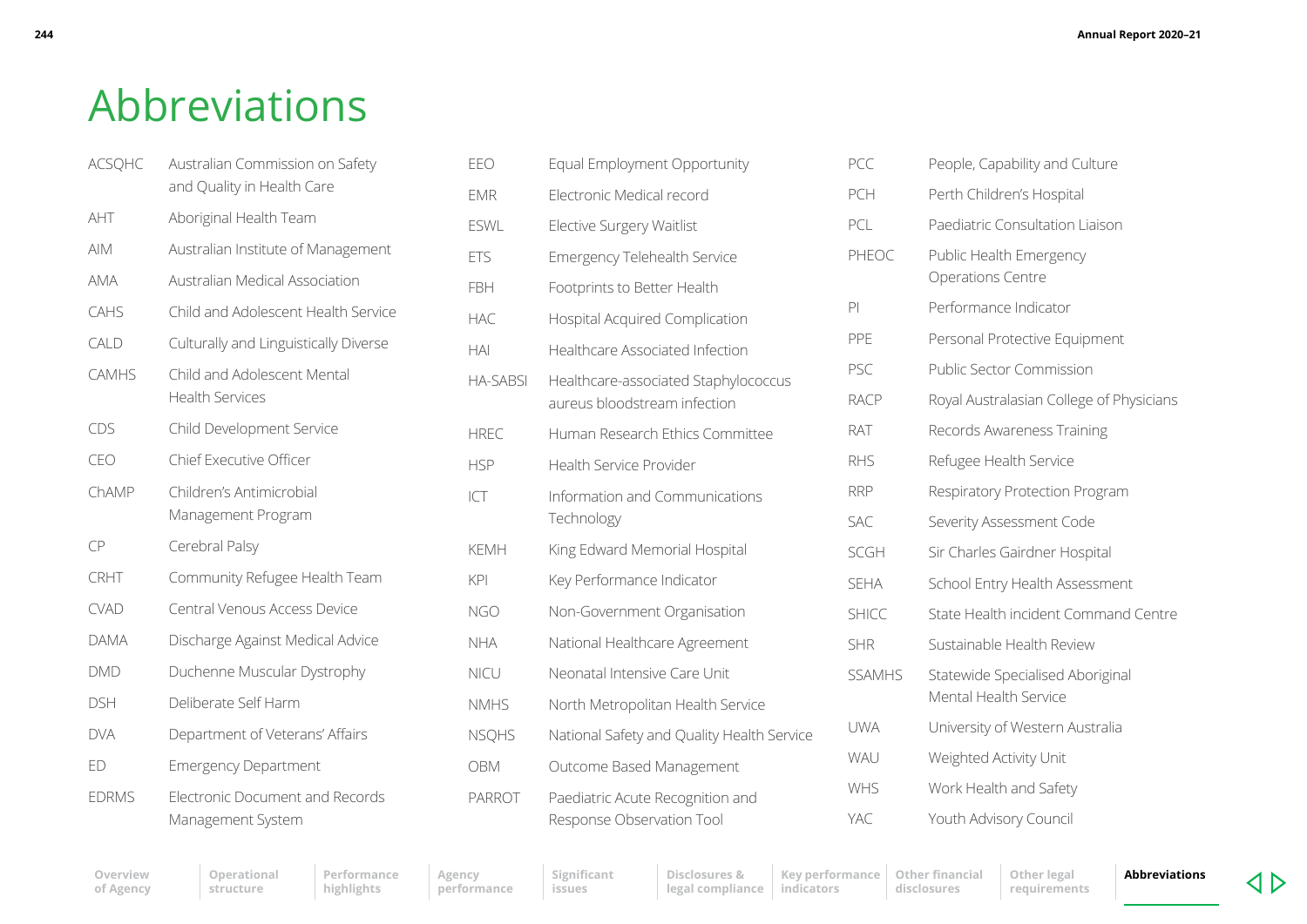